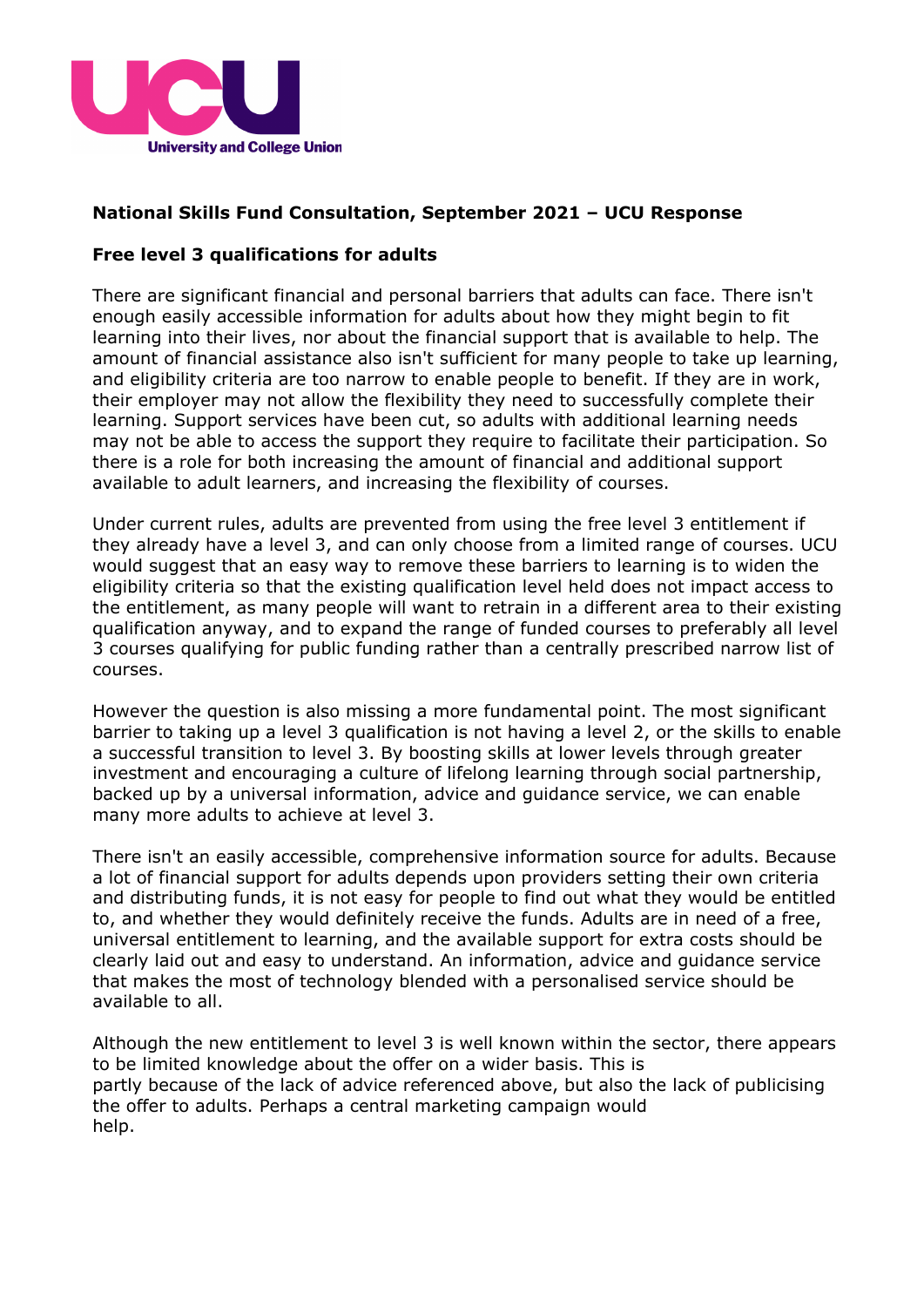Employers can make use of union learning reps (ULRs) to champion training and development within their organisations. They can engage learners that are otherwise hard for providers to reach. ULRs offer ongoing support and guidance to learners throughout their learning journey, offering information, advice, guidance, carry out initial assessments of skills, link learners up with providers, help arrange flexible provision for shift workers, and plan next learning steps.

By widening the scope the of the national skills fund to invest and support lower levels of learning, adults can use this as a stepping stone to eventually achieving a level 3. The 2018 Union Learner Survey revealed that the more learning episodes a learner undertakes, the more likely they are to gain a qualification and a greater range of softer outcomes. This underlines the continual need for support to bring about a 'learner journey' in individual lives.

It is important to recognise that over six million working adults are not qualified to level 2. Lower qualifications often equate to lower pay and increased job precarity. Level 2 is therefore an essential progression step for people upskilling in employment. Personal, social and employability skills are also a key part of engaging learners. If a learner has limited or no prior qualifications, courses in these subjects will increase the learner's self-esteem and help make them more employable. For those who have been demotivated or alienated by previous learning experiences these courses offer an opportunity to re-engage with education. They also help when looking for employment as employers can see that learners have the commitment to complete a learning programme.

The national skills fund consultation does not consider the role of ESOL, a distinct area of adult education provision. ESOL is crucial for protecting, promoting and developing language provision for migrant and language minority communities. Providers report demand for ESOL far exceeds what they can offer. By supporting ESOL provision we can also enable more adults on the pathway to level 3 qualifications.

## **Meeting critical skills needs**

UCU does not believe that we can resolve critical skills shortages by focussing solely on identifying gaps. We need a holistic strategy which places further and adult education at the centre of social and economic recovery from the covid-19 pandemic. We should look to provide broad educational opportunities that meet the needs of individuals and communities under a cross-sectoral strategic plan. By working together collaboratively, lives could be transformed, and further education could help to drive forward the much needed economic recovery.

It is important that flexible provision is funded to allow adults in employment to fit their study around their work and personal responsibilities. This means funding bite sized units of learning that can add up to a full qualification but with no requirement to do so and no time cap on completion.

Breaking down learning into manageable steps is also important as one size doesn't fit all. Learners are motivated by qualification steps, as they can understand where they are at and measure their progress.